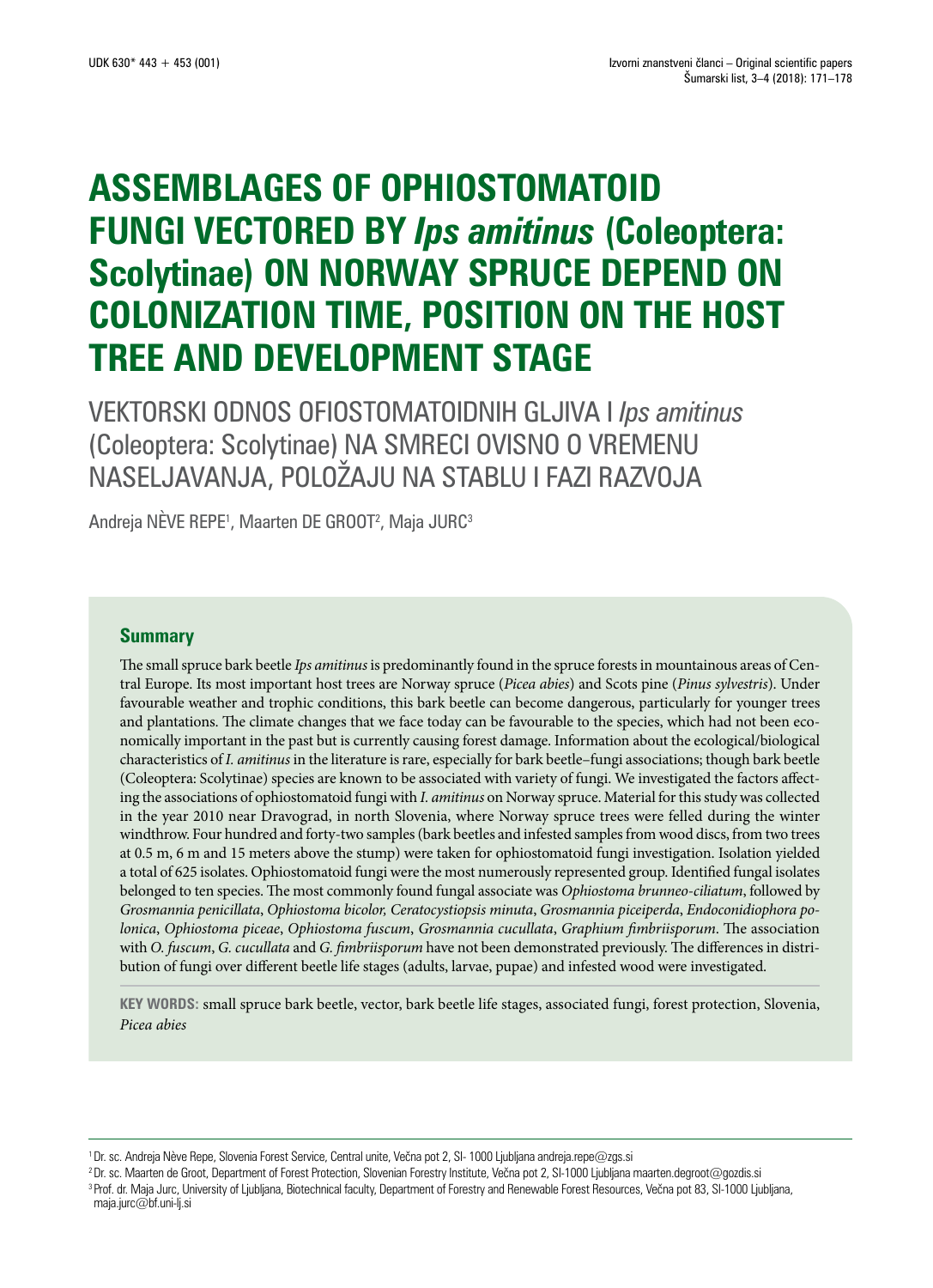## **INTRODUCTION**

#### UVOD

The small spruce bark beetle *Ips amitinus* (Eichhoff, 1871) is taxonomically placed in Coleoptera, Curculionidae, Scolytinae. *I. amitinus* is predominantly found in the spruce forests in mountainous areas of Central Europe (Jurc & Bojović 2004). Principal hosts are *Picea* spp. and *Pinus* spp. (Cognato 2015), most frequently Norway spruce (*Picea abies* (L.) Karst.) and Scots pine (*Pinus sylvestris* L.). Occasionally, other pines (*P*. *cembra* L.*, P*. *mugo* Turra), silver fir (*Abies alba* Mill.) and European larch (*Larix decidua* Mill.) are also attacked. This bark beetle often remains undetected because it is confused with other, more common bark beetle species with which it often co-occurs, such as *Ipstypographus* L. (Knížek et al. 2001, Holuša et al. 2012, Jurc & Bojović 2004). *I*. *amitinus* is distinguished from other Eurasian *Ips* spp. by its straight antennal club sutures. The species is a secondary pest, primarily colonizing recently dead or weakened trees. Nevertheless, under favourable weather and trophic conditions it can become dangerous, particularly for younger trees and plantations (Jurc & Bojović 2004, Okland & Skarpaas 2008).

In Slovenian forests some species that had not been economically important in the past might now, due to climate changes, cause damages in forests (Jurc & Bojović 2004). Among them is *I. amitinus*. Data on the location of specimens in the collection of the Natural History Museum of Slovenia showed an *I. amitinus* location in Pohorje (coll. Peyer) and a location in Peca (coll. Pavlin), in addition to Košenjak (Jurc 2003, Jurc & Bojović 2004). A gradation of *I*. *amitinus* infestation appeared from 2002-2003 where there were stands of 70- to 80-year-old Norway spruce in the Alpine region of Slovenia, at an altitude of 1270-1500 m above sea level, where snow breakage, extreme drought and warm weather were recorded in the years prior to attack (Jurc & Bojović 2004). *I*. *amitinus* are still present at this location but at a low population level (Ribič 2007).

*I. amitinus*, like other bark beetles, are vectors of various fungi. The fungal spore attaches to the bark beetles bodies' and are dispersed to new host plants (Harrington 1993). Known fungal associates of the *I. amitinus* beetle are several genera from ascomycetes, mostly known as ophiostomatoid fungi. Ophiostomatoid fungi cause considerable economic losses in the forestry and timber production due to intensive discolorations or sap staining and vascular wilt diseases (Gibbs 1993, Harrington 1993). However, information regarding the basic ecological characteristics of *I. amitinus* is scarce (Holuša et al. 2012). The association of *I. amitinus* with ophiostomatoid fungi is equally poorly researched (Grosmann 1931, Kirisits et al. 2000).

Because environmental changes can influence bark beetle distribution as well as the distribution of its associated fungi, research on different bark beetle-fungi associations is essential (Linnakoski et al. 2010, Rice et al. 2008). Thus,the aim of this study was to obtain a better understanding of the association between the ophiostomatoid fungi assemblage connected with *I. amitinus* in Norway spruce. Therefore, we investigated 1) species composition of fungi associated with *I. amitinus* and we define their pathogenicity for the host tree, 2) the association between fungi and the *I. amitinus* development stage, 3) the influence of colonization time and 4) the influence of colonization position within the Norway spruce.

## **MATERIALS AND METHODS**

MATERIJALI I METODE

#### **Sample collection –** *Uzimanje uzoraka*

Material for this study was collected in Dravograd, in north Slovenia (Koroška, 46º38´45˝N 15º2´10˝ E, altitude 1270 m a.s.l.) where Norway spruce trees were felled during the winter 2010 windthrow. They were naturally infested by the bark beetle *I*. *amitinus* in spring 2010. 204 beetles, 40 larvae, and 40 pupae were collected and placed individually in sterile tubes. Wood discs were cut from two trees at 0.5 m, 6 m and 15 meters above the stump (6 wood discs in total) and transported to the laboratory. Material was collected at the beginning of June 2010, immediately after the first colonization of bark beetles, and one month later in July 2010, when the first beetle generation had already built their galleries and the young adults were not emerging from the wood yet.

#### **Fungal isolation –** *Izolacija gljiva*

Fungi were isolated from sapwood of steam discs following a methodology similar to Solheim (1992a, 1992b) and Kirisits (2010). All the laboratory work was done in the laboratory of Forestry Institute of Slovenia in the Department of Forest Protection. Stem discs were split longitudinally in the laboratory one day after they were cut in the field. Three circular sections from each disc were taken, 18 total sections, and 158 wood chips in total were placed into a growing medium of 2% malt extract agar (MEA; 2% Bacto™ Malt Extract, 1.5% Difco™ Agar Technical; Becton, Dickinson and Company, Franklin Lakes, New Jersey, USA). Pieces of wood were taken from under female galleries at 2 mm, 5 mm and at every subsequent 5 mm into the sapwood to a depth of 35 mm using sterile technique used by Haberkern et al. (2002), Solheim (1992a; 1992b) and Kirisits (2009). Petri dishes were incubated in the dark at 22°C to 25°C till the mycelia started to produce.

Insect-associated fungi were gathered from the beetles. Each adult beetle (as well as each pupa and larva) was placed directly on to the MEA plates and smashed. Petri dishes were stored in the dark at 22°C to 25°C till the mycelia started to produce. They were inspected every day for fungal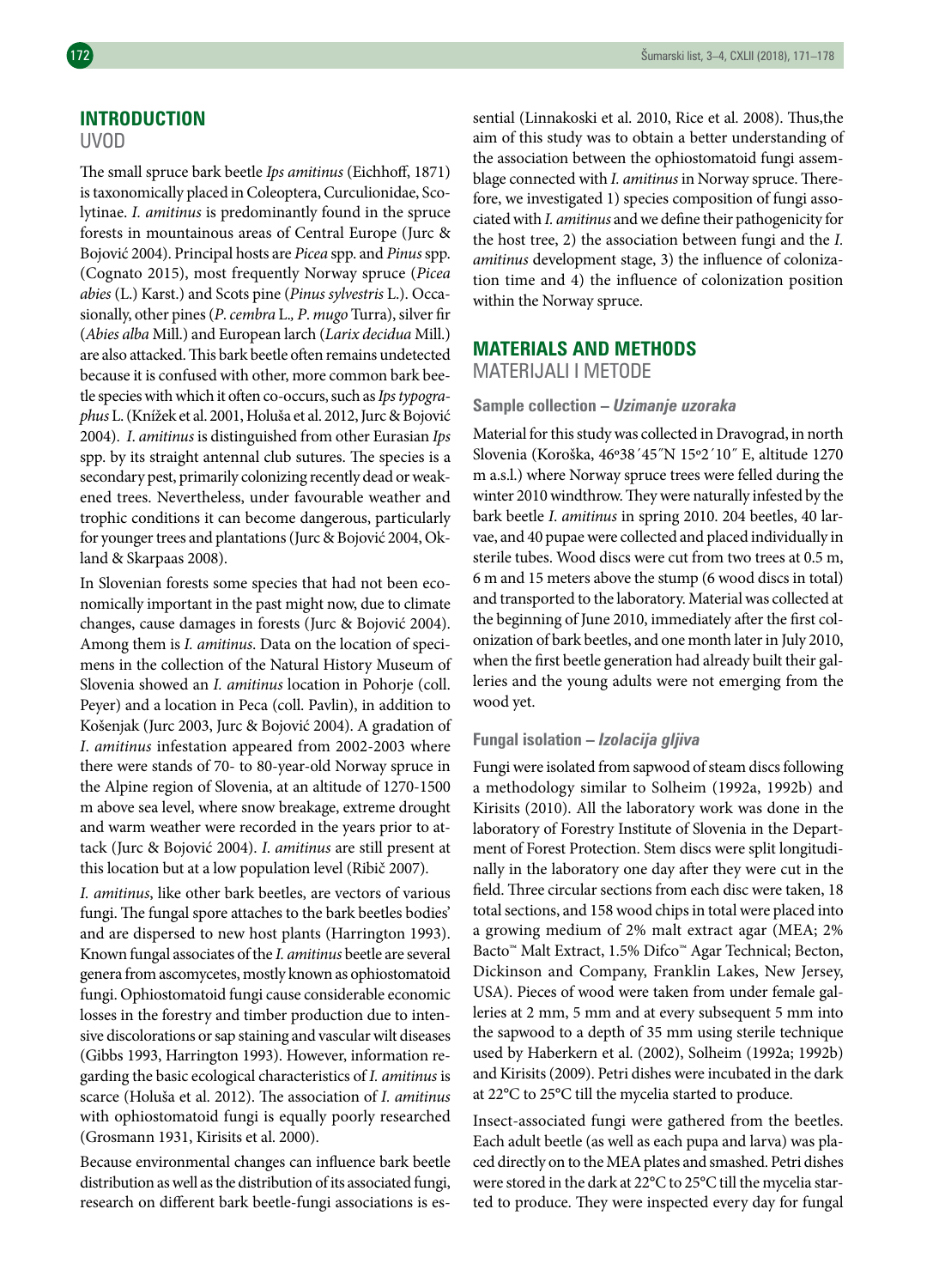|                                | 1st collection<br>$(52^{1})$ |      | 2nd collection<br>(152 <sup>1</sup> ) |      | <b>Beetle</b><br>Total (204 <sup>1</sup> ) |      | Wood (1581)    |      | Larva (40 <sup>1</sup> ) |      | Pupa (40 <sup>1</sup> ) |              | Total (442 <sup>1</sup> ) |      |
|--------------------------------|------------------------------|------|---------------------------------------|------|--------------------------------------------|------|----------------|------|--------------------------|------|-------------------------|--------------|---------------------------|------|
|                                | N                            | %    | N                                     | %    | N <sub>1</sub>                             | %    | N              | %    | N                        | %    | N                       | %            | N <sub>1</sub>            | %    |
| Ophiostoma bicolor             | 13                           | 25,0 | 25                                    | 16,4 | 38,0                                       | 18,6 | 20             | 12,7 | 8                        | 20   | 8                       | 20           | 74                        | 16.7 |
| Ophiostoma brunneo-ciliatum    | 10                           | 19,2 | 61                                    | 40,1 | 71,0                                       | 34,8 | 20             | 12,7 | 10                       | 25   | 32                      | 80           | 133                       | 30.1 |
| Ophiostoma fuscum              | $\mathbf{1}$                 | 1,9  | 8                                     | 5,3  | 9,0                                        | 4,4  | $\overline{2}$ | 1,3  | 6                        | 15   | 0                       | 0            | 17                        | 3.8  |
| Ophiostoma piceae              | 8                            | 15,4 | 11                                    | 7,2  | 19,0                                       | 9,3  | $\overline{2}$ | 1,3  | 0                        | 0    | $\overline{2}$          | 5            | 23                        | 5.2  |
| Grosmannia cucullata           | 4                            | 7,7  | 4                                     | 2,6  | 8,0                                        | 3,9  | 0              | 0,0  | $\bf{0}$                 | 0    | $\overline{2}$          | 5            | 10                        | 2.3  |
| Grosmannia penicillata         | 6                            | 11,5 | 32                                    | 21,1 | 38,0                                       | 18,6 | 36             | 22,8 | 6                        | 15   | 14                      | 35           | 94                        | 21.3 |
| Grosmannia piceiperda          | 17                           | 32,7 | 10                                    | 6,6  | 27,0                                       | 13,2 | 4              | 2,5  | 6                        | 15   | 2                       | 5            | 39                        | 8.8  |
| Endoconidiophora polonica      | $\overline{c}$               | 3,8  | 8                                     | 5,3  | 10,0                                       | 4,9  | 16             | 10,1 | $\bf{0}$                 | 0    | 0                       | $\mathbf{0}$ | 26                        | 5.9  |
| Ceratocystiopsis minuta        | 4                            | 7,7  | 39                                    | 25,7 | 43,0                                       | 21,1 | 6              | 3,8  | 10                       | 25   | 14                      | 35           | 73                        | 16.5 |
| Graphium fimbriisporum         | 3                            | 5,8  | $\overline{2}$                        | 1,3  | 5,0                                        | 2,5  | 0              | 0,0  | 0                        | 0    | $\Omega$                | $\Omega$     | 5                         | 1.1  |
| Total                          | 68                           |      | 200                                   |      | 268                                        |      | 106            |      | 46                       |      | 74                      |              | 494                       |      |
| Number of ophiostomatoid fungi | 10                           |      | 10                                    |      | 10                                         |      | 8              |      | 6                        |      | 7                       |              | 10                        |      |
| Yeast                          | 13                           | 25.0 | 30                                    | 19.7 | 43                                         | 21.1 | 5              | 3.2  | 20                       | 50.0 | 15                      | 37.5         | 83                        | 18.8 |
| Penicillium spp.               | 7                            | 13.5 | 3                                     | 2.0  | 10                                         | 4.9  | 32             | 20.3 | $\overline{2}$           | 5.0  | 4                       | 10.0         | 48                        | 10.9 |
| Total                          | 88                           |      | 233                                   |      | 321                                        |      | 143            |      | 68                       |      | 93                      |              | 625                       |      |

**Tab. 1** Ophiostomatoid fungi identified on I. amitinus (adults, larvae, pupae) and wood, with frequencies Tab. 1 Identificirane vrste gljiva na I. amitinus (adulti, larve, kukuljice) i drvu, s frekvencijama

N Number of strains of the respective fungal species obtained from the different samples

% frequency of fungus per sample (N fungi/N samples)\*100

<sup>1</sup> Number of samples per beetle life stage (bark beetles, larvae, pupae) or wood chip

growth. Where necessary, cultures were purified by transferring small pieces of mycelium onto new 2 % MEA plates. We added autoclaved pieces of conifer wood (spruce) to the medium and placed cultures under UV light, to stimulate ascocarp production.

Samples were carefully examined under the lens of an Olympus SZX 12 and further under an Olympus BX51 microscope. Fungi were identified based on their anamorph and teleomorph structures (Upadhyay 1981, Grylls & Seifert 1993, Wingfield et al. 1993, Jacobs & Wingfield 2001, Linnakoski et al. 2010). They were compared with fungi collected in previous research (Repe et al. 2013). Reference strains of all of the isolated ophiostomatoid fungi associated with *I. amitinus* in Slovenia were deposited in the culture collection of the Laboratory for Forest Protection (ZLVG) at the Slovenian Forestry Institute, Ljubljana, Slovenia.

### **DATA ANALYSIS**

## ANALIZA PODATAKA

The difference in number of fungi species observed at wood and adult bark beetle sampling sites between the months was compared with a Mann-Whitney test. Because the bark beetles' early development stages were mainly found to occur on the surface, samples from 2 mm into the wood were taken for further analyses. The differences in fungi species per substrate for the depth and height were compared with a Friedmann test. The height (for the comparison between depths) and depth (for the comparison between heights) were taken as the block (Quinn & Keough 2002). When the results of this test were significant, it was followed by the Steel test (Steel 1959). The differences between the development stages were compared using a Kruskal-Wallis test followed by a Dwass-Steel test.

The differences in species assemblages between the two development stages and the adult bark beetle in the different months were analysed with Permanova (Anderson 2001) using the library »vegan« (Oksanen et al. 2011) in R statistics software (R Development Core Team 2011). When multiple groups were compared pairwise, the P-value was adjusted with the Holm adjustment (Holm 1979). Additionally, for every ophiostomatoid fungi species, the differences between months for the adults and the differences between development stages over both months were tested. First, a Chi square test was performed, followed by the Ryan test (Ryan 1960).

#### **RESULTS**

#### REZULTATI

### **Fungal isolation and identification –** *Izolacija gljiva i identifikacija*

Ophiostomatoid fungi were the most numerously represented group in this research (Tab. 1). Identified fungal isolates belonged to ten species: *Endoconidiophora polonica* (Siemaszko) Z.W. de Beer, T.A. Duong & M.J. Wingf., (Syn.: *Ceratocystis polonica* (Siemaszko) C. Moreau, Revue Mycol., Paris 17 (Suppl. Colon. no. 1): 22 (1952), Index Fungorum, http://www.speciesfungorum.org/Names/SynSpecies.asp?RecordID=810316), *Ceratocystiopsis minuta* (Siemaszko) H.P. Upadhyay & W.B. Kendr., *Ophiostoma*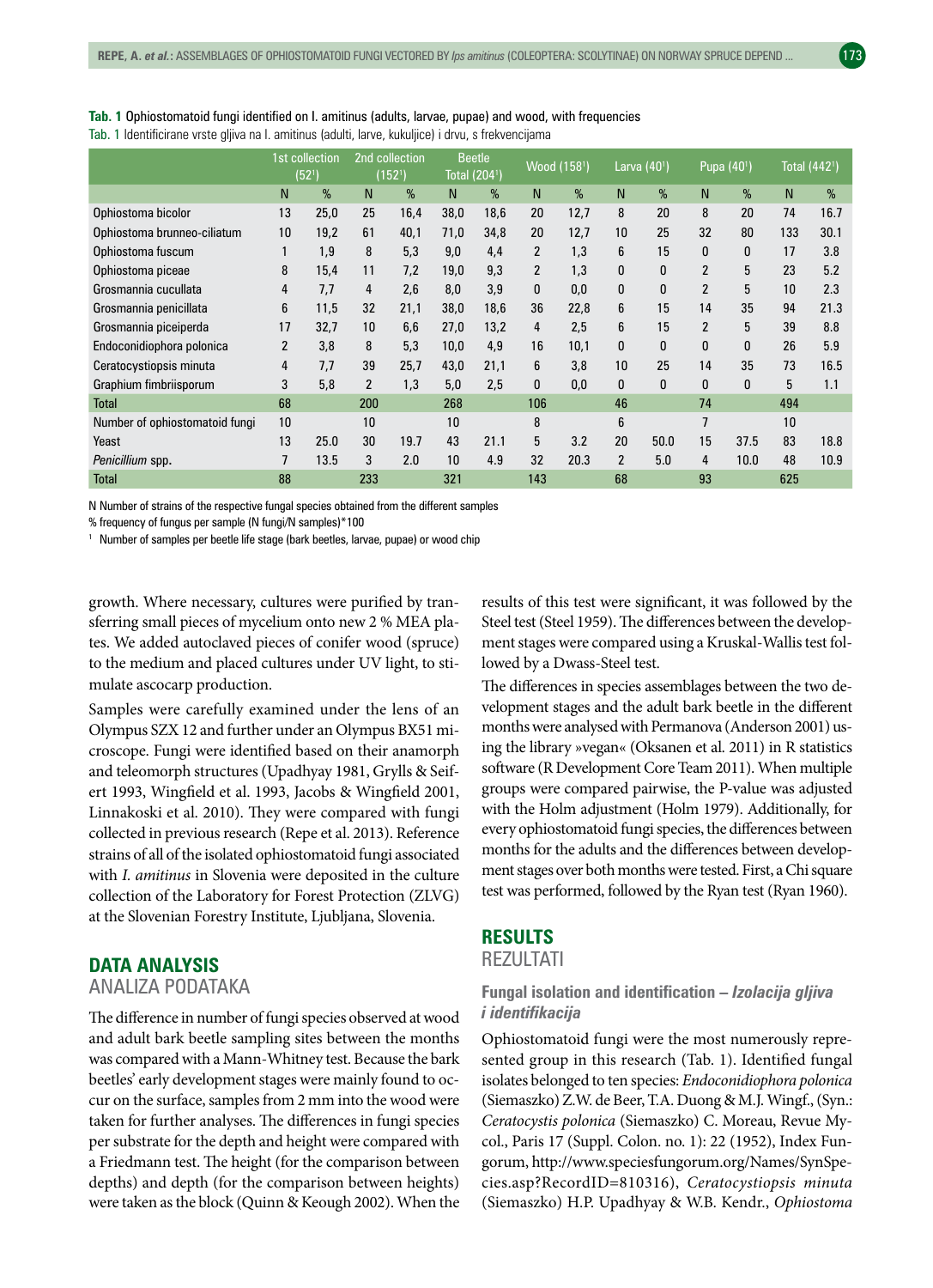

**Fig. 1** The presence of ophiostomatoid fungi species in wood at different depths in mm (X axis) in the tree.

Slika 1 Prisutnost vrsta ofiostomatoidnih gljiva na uzorcima iz različitih dubina drva mm(X-os).

*bicolor* R.W. Davidson & D.E. Wells, *Ophiostoma brunneociliatum* Math.-Käärik, *Ophiostoma piceae* (Münch) Syd. & P. Syd., *Ophiostoma fuscum* Linnak., Z.W. de Beer & M.J. Wingf., *Graphium fimbriisporum* (M. Morelet) K. Jacobs, *Grosmannia cucullata* (H. Solheim) Zipfel, Z.W. de Beer & M.J. Wingf., Kirisits & M.J. Wingf., *Grosmannia penicillata* (Grosmann) Goid., and *Grosmannia piceiperda* (Rumbold) Goid. In addition to species from the ophiostomatoid group, we found also *Penicillium* spp. and yeasts.

#### **Fungi isolated from wood –** *Gljive izolirane iz drva*

During the first collection in June 2010, logs had just been colonized by the bark beetles. At that time, the wood was not yet been blue-stained, and 'predictably', no ophiostomatoid fungi were found (t=96, P<0.001). During the second collection period, blue staining was present in the sapwood. The average discoloration depth was 19.3 mm.

The following eight ophiostomatoid fungi, including their imperfect states, were collected from wood: *E. polonica*, *C. minuta*, *O. bicolor*, *O. brunneo-ciliatum*, *O. fuscum, O. piceae*, *G. piceiperda*, *G. penicillata*, as well as *Penicillium* spp. and yeasts.

The species *G*. *penicillata* was present in 44% of sapwood circle sections and was obtained from 25% of sapwood pieces, representing the most commonly found fungi. It was followed by *O*. *bicolor* and *O*. *brunneo-ciliatum* species that were found in almost 14% of all sapwood pieces. The species *O*. *brunneo-ciliatum* was present in 77% of all circle sections and *O*. *bicolor* was found in 56%. The species *E. polonica* was found on 33% of sapwood circle sections and 11% of all sapwood pieces.

With increase in depth, the number of fungi species decreased. Only the species *G*. *penicillata* and *E. polonica* penetrated deeper than 15 mm into the sapwood, and we observed differences in ophiostomatoid fungi species richness over the depth of penetration ( $\chi^2$ =21.03, df=7, p<0.01) (Fig. 1).

More fungal species were observed in the higher parts of the tree (6 and 15 meters) compared to lower part of the tree  $(0.5 \text{ m})$   $(\chi^2=14.22, df=2, p<0.01)$ . There were very few fungi detected at the lowest sampling height, namely just *O*. *bicolor* and *O*. *brunneo-ciliatum.*

#### **Fungi isolated from bark beetles –** *Gljive izolirane iz potkornjaka*

On adult beetles, 10 ophiostomatoid fungal species were found, in contrast to pupae and larvae where 7 and 6 ophiostomatoid fungal species, respectively, were found (Table 1). We did not find differences in ophiostomatoid fungi species richness between the first and second collection times on bark beetles ( $U = 3694$ ,  $P = 0.47$ ). However, we did find differences in ophiostomatoid fungi assemblages on bark beetles (F=10.8, p<0.001, R<sup>2</sup>=0.076) between the sampling periods.

The most common species was *O. brunneo-ciliatum,* it was followed by the species *C. minuta*, *O. bicolor* and *G. piceiperda* (Table 1). Fungi isolated from pupae and larvae were also dominated by the species *O. brunneo-ciliatum*. The species *E. polonica* was not isolated from either the pupae or the larvae (Table 1).

**Comparisons of ophiostomatoid fungi isolated from different I. amitinus life stages and wood –**  *Usporedbe vrsta ofiostomatoidnih gljiva izoliranih iz različitih razvojnih faza I. amitinus i drveta*

Isolation of ophiostomatoid fungi was most successful from adult beetles. We did find differences between ophiostomatoid fungi assemblages (Fig. 2) on bark beetles compared with wood ( $\chi^2$ =2.42, df=3, p<0.01).

There was a slight difference in ophiostomatoid fungi species richness between the beetle life stages and wood. In wood, nine ophiostomatoid fungal species were found; whereas 8 were found on pupae and larvae and 11 fungal species were found on adult beetles ( $\chi^2$ =9.87, df=3, p<0.05).



**Fig. 2** Differences in ophiostomatoid fungi assemblages in wood and on bark beetles in different developmental stages using an NMDS plot (non-metric multidimensional scaling). Continuous line  $=$  adult, dashed line  $=$  larvae, dotted line  $=$  pupae, dot-dash line  $=$  wood.

Slika 2 Razlike u skupinama ofiostomatoidnih gljiva na drvetu i potkornjacima u različitim razvojnim stadijima upotrebom NMDS ploha (non-metric multidimensional scaling). Neprekinuta linija = odrasli kukci, isprekidana  $\lim_{\text{lin}} = \lim_{k \to \infty}$  točkasta linija = kukuljice, linija-crtica linije = drvo.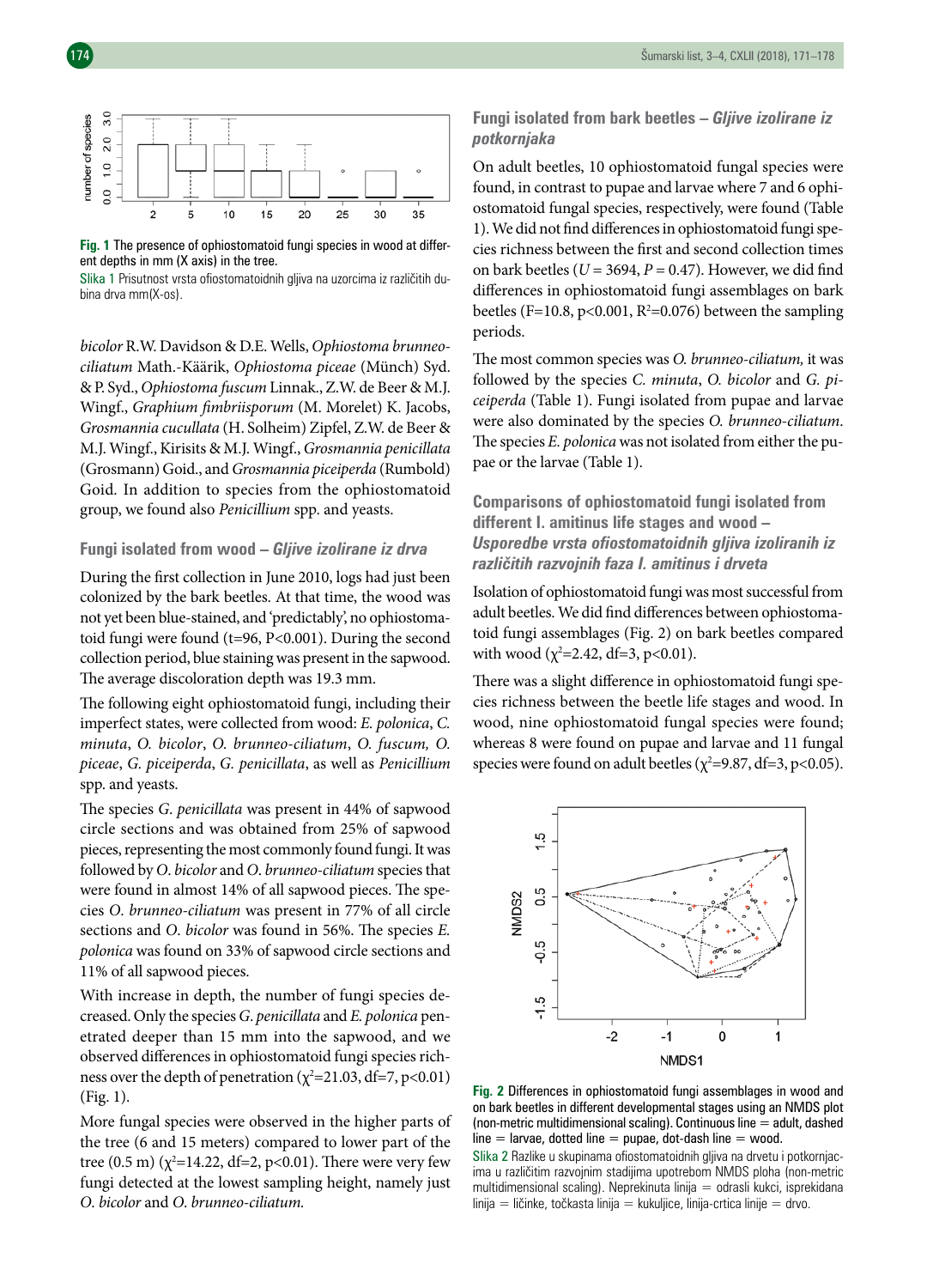RASPRAVA

**Which ophiostomatoid fungi are vectored by I. amitinus? –** *Kojim ofiostomatoidnim gljivama je I. amitinus vektor?*

This study showed that *I. amitinus* is involved in ophiostomatoid fungi dispersal. Despite the fact that our research studies were carried out on rather small sample we found ten different ophiostomatoid fungi as well as yeast and *Penicillium* spp. The results were based on samples collected from one location in one breeding season of *I. amitinus*. Fungal species found can be compared with other investigations of the bark beetle *I*. *amitinus* in Europe (Grosmann 1931, Kirisits et al. 1998). Our findings concurred with an investigation by Kirisits et al. (1998) that was made on *Norway spruce* trees. Additionally, we found associations that were not previously recorded, namely those with species *G. cucullata*, *G. fimbriisporum* and *O. fuscum*.

Even if *I. amitinus* are causing more damages now then they have in the past (Jurc & Bojović 2004, Ribič 2007, Okland & Skarpaas 2008), the assemblages of ophiostomatoid fungi in this investigation showed that the associated species are not highly pathogenic, referring to the pathogenicity researches that were made with fungi species found also during this research (Repe et al. 2013, Kirisits and Offenthaler 2002, Kirisits 1998, Jankowiak and Kolarík 2010). The association of fungi was dominated by the species *O. brunneo-ciliatum* (Tab. 1). *C*. *minuta* was very commonly observed as well and is associated with a broad range of bark beetles as well as different host trees (Kirisits 2004). According to the pathogenicity researches, the most virulent fungal associate of bark beetles on Norway spruce is *E. polonica* (Repe et al. 2013 Kirisits and Offenthaler 2002, Kirisits 1998, Jankowiak and Kolarík 2010), found also during this research. However *E. polonica* was one of the least presented species in association with *I. amitinus* (Table 1), noting the fact that the sampling was undertaken at only one location and that the abundance of *E. polonica* could be different at other locations. Our observation of *E. polonica* was not as common as reported by Kirisits *et al*. (2000). It represented 5.9% of the associated fungi in this investigation and was found on 10.1% of all wood chips and 4.9% of bark beetles. It was not isolated not from pupae nor from larvae. Revising *E. polonica* abundance in prior investigations of other bark beetles on *P. abies* trees in Europe, the frequency of occurrence has differed considerably. It has rarely appeared as the dominant species (Solheim 1986, Kirisits 2010, Krokene & Solheim 1996) and was often not found at all or was found in moderate quantities (Jankowiak et al. 2009, Sallé et al. 2005, Giordano et al. 2013). It has been speculated that the composition of fungal associates may differ during different phases of population dynamics (Harding 1989, Solheim 1992a, Solheim 1992b, Kirisits 2004, Kirisits 2010) or over different localities in Europe (Kirisits 2004).

#### **Wood colonization by** *I. amitinus – Kolonizacija drva od* **I. amitinus**

At the beginning of bark beetle colonization, fungi were not yet present in the sapwood. Fungi penetrated into the wood slowly; an occurrence which was also presented in the research of ophiostomatoid fungi penetration in *P. abies* trees performed by Solheim (1992b). At the second collection time, after the bark beetles had been established in the tree, ophiostomatoid fungi were present. *I. amitinus* thus effectively transmitted the ophiostomatoid fungi. The most abundant species, namely, *G*. *penicillata*, was present in just 25% of wood chips out of the 158 samples taken from 18 circular sections. The complex of fungi found in wood was very similar to those found on the different beetle life stages (Table 1). The difference was that there were fewer fungi found on wood and the composition of fungi on wood differed from this on bark beetles.

At 0.5 m above the stump, few fungi were present, though there was not a strong beetle colonization either. It is known that *I. amitinus* prefer to colonize parts of trees with smaller dimensions (Jurc & Bojović 2004, Ribič 2007, Okland & Skarpaas 2008), consequently, beetles are more present higher up on the trunk of adult trees. Witrylak (2008) established that the most abundant *I. amitinus* colonization was where the habitat is more suitable for bark beetle development that is in the middle part of the stem, where the bark was 2-3 mm thick. In our research, accordingly, it was shown that the number of isolated fungi increased with the sample height. Just 9.5% of fungi was found on lowest sampling height (0.5 meters), 42.5% of fungi was found at sampling height of 6 meters and 48% of fungi on sampling height of 15 meters.

## **Comparison of the fungi isolated from wood and different beetle life stages –** *Usporedba gljiva izoliranih iz drva i različitih razvojnih faza potkornjaka*

During this research, ophiostomatoid fungi were isolated from all bark beetle life stages (adult bark beetles, larvae, pupae) and wood. On adult bark beetles, the majority of ophiostomatoid fungi were found, and the smallest number was found on larvae. Considering the quantity of collected samples, the most ophiostomatoid fungi were found on pupae. This can be explained by the simple fact that feeding larvae penetrate deeper into the wood and can bore their way in front of fungi penetration. When the specimens start to pupate, thick layers of conidiophores and ascoscarps develop around them in the pupal chambers. After young specimens transform from pupae, they become inoculated with conidia and ascospores (Kirisits 2004).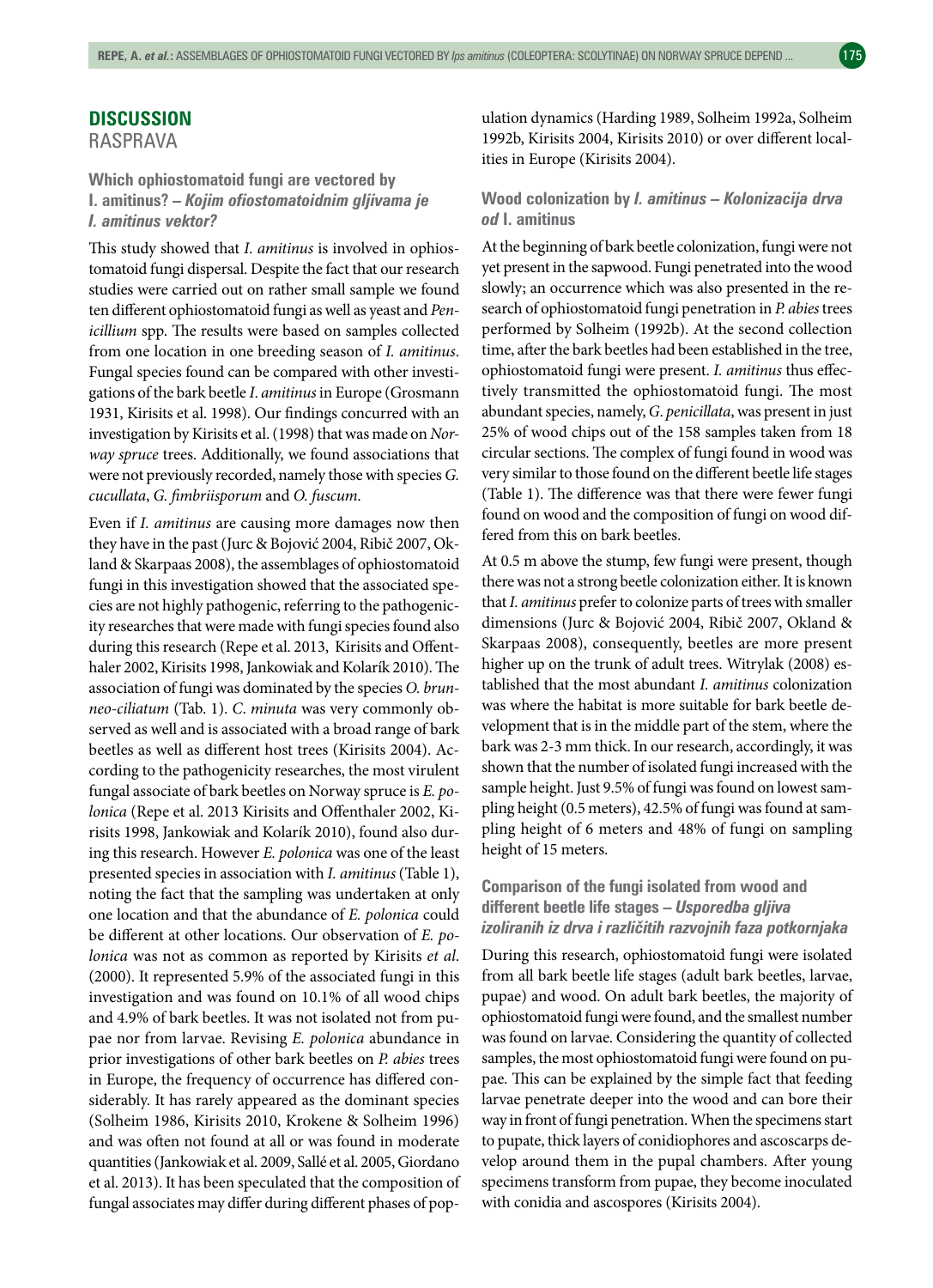The smallest number of fungi were found on wood, because fungi penetrated into the wood slowly. Possibly more fungi or different fungal composition could be found if the research had continued for a few more months. The average discoloration depth (19.3 mm) was comparable to research in Poland (Kirisits 2010) which showed discoloration depth of 18.5 mm, or Norway (Solheim 1991), which showed a discoloration depth of 19.9 mm seven weeks after colonization. The speed of colonization depended on the percentage of humidity in the wood and consequently depends on the quantity of oxygen and temperature. The first fungus that colonized the tree was *E. polonica*, followed by *O. bicolor*, *G. penicillata*, and *O. ainoae* (Solheim 1992b). *E. polonica* tolerated low levels of oxygen and also grew very quickly, which was a good combination for colonization of trees (Solheim 1992b).

Kirisits (2004) anticipated that the host tree had a more important influence on assemblages of fungi than the species of bark beetle investigated. Bark beetles *I. typographus* and *I. amitinus* have very similar niches, so we can assume that the fungi associated with these two beetles were similar. The complex of fungi associated with *I. typographus* was more abundant than that associated with *I*. *amitinus* (Kirisits 2004, Repe et. al 2013); however, all fungi associated with *I*. *amitinus* could also be found in association with *I*. *typographus*. Further investigations, with different methods and different sampling plots may also find other fungi that have not yet been found in association with *I*. *amitinus*.

*Penicillium* spp. and yeast were found as well. Yeasts were found at quite high frequencies in association with *I. amitinus* bark beetle and its developmental life stages but not in connection with wood. Some investigations have already suggested (Grosmann 1931, Six 2003) that yeast might be an important bark beetles associate. In our research yeast was not as common on wood, which was in accordance with previous research in Norway (Solheim1992b). Contrary to yeast, *Penicillium* spp. were found to be more abundantly associated with wood.

## **CONCLUSIONS**

## ZAKLJUČCI

Our research of ophiostomatoid fungi associated with *I. amitinus* yielded ten ophiostomatoid fungal taxa. Fungi that were found on bark beetles and its earlier life stages were found on wood after the beetles' colonization. *I. amitinus* is a good ophiostomatoid fungi vector and it does inoculate fungi into Norway spruce trees. Like other bark beetles, it lives in association with yeast as well. Fungi assemblage connected with *I. amitinus* in Norway spruce depend on colonization time, position on the host tree and development stage.

#### **ACKNOWLEDGMENTS**

#### ZAHVALE

We thank Vlado Petrovič from the Slovenian Forestry Service for help finding a research location and Janko Kuster for permission to use his trees for research and for help with cutting trees. Thanks are also due to Danijel Borkovič for his assistance with the fieldwork. We thank Prof. Dr. Dušan Jurc from the Laboratory of Forest Protection at the Slovenian Forestry Institute for allowing us to use his laboratory to isolate and identify the fungi.

## **FUNDING**

## FINANCIRANJE

The present study was financed by the Slovenian Research Agency through a Young Research Scheme award to Andreja Repe 1000-07-310117, a grant from Pahernikova ustanova 2015 and research program "Forest biology, ecology and technology" (P4-0107).

## **REFERENCES**

#### LITERATURA

- Anderson, M.J., 2001: A new method for non-parametric multivariate analysis of variance. Austral Ecology 26:32-46.
- Cognato, A., 2015: Biology, Systematics, and Evolution of Ips, Chapter 9. In: Bark Beetles. Biology and Ecology of Native and Invasive Species (Vega F, Hofstetter W eds.). Elsevier, 351-370, Amsterdam, Boston, Heidelberg, London, New York, Oxford, Paris, San Diego, San San Diego, San Franvisco, Singapore, Sydney, Tokio.
- Gibbs, J.N., 1993: The biology of ophiostomatoid fungi causing sapstain in trees and freshly cut logs. In: ˝*Ceratocystis* and *Ophiostoma*: Taxonomy, Ecology, and Pathogenicity˝ (M.J. Wingfield, K.A. Seifert, J.F. Webber eds.). American Phytopathological Society, 153-160, St.Paul.
- Giordano, L., M. Garbelotto, G. Nicolotti, P. Gonthier, 2013: Characterization of fungal communities associated with the bark beetle *Ips typographus* varies depending on detection method, location, and beetle population levels. Mycological Progress, 12(1): 127-140. DOI: 10.1007/s11557-012-0822-1
- Grosmann, H., 1931: Beiträge zur Kenntnis der Lebensgemeinschaft zwischen Borkenkäfern und Pilzen. Zeitschrift fur Parasitenkunde, 3: 56-102.
- Grylls, B.T., K.A. Seifert, 1993: A synoptic key to species of *Ophiostoma*, *Ceratocystis* and *Ceratocystiopsis*. In: ˝*Ceratocystis* and *Ophiostoma* - taxonomy, ecology and pathogenicy˝ (M.J. Wingfield, K.A. Seifert, J.F. Webber eds.). APS Press, pp. 261-268, St.Paul.
- Haberkern, K. E., B.L. Illman, K.F. Raffa, 2002: Bark beetles and fungal associates colonizing white spruce in the great lakes region. Canadian Journal of Forest Research, 32: 1137–1150
- Harding, S., 1989: The influence of mutualistic blue stain fungi on bark beetle population dynamics. Ph.D. thesis, Department of Zoology, Royal Veterinary & Agricultural University, Copenhagen.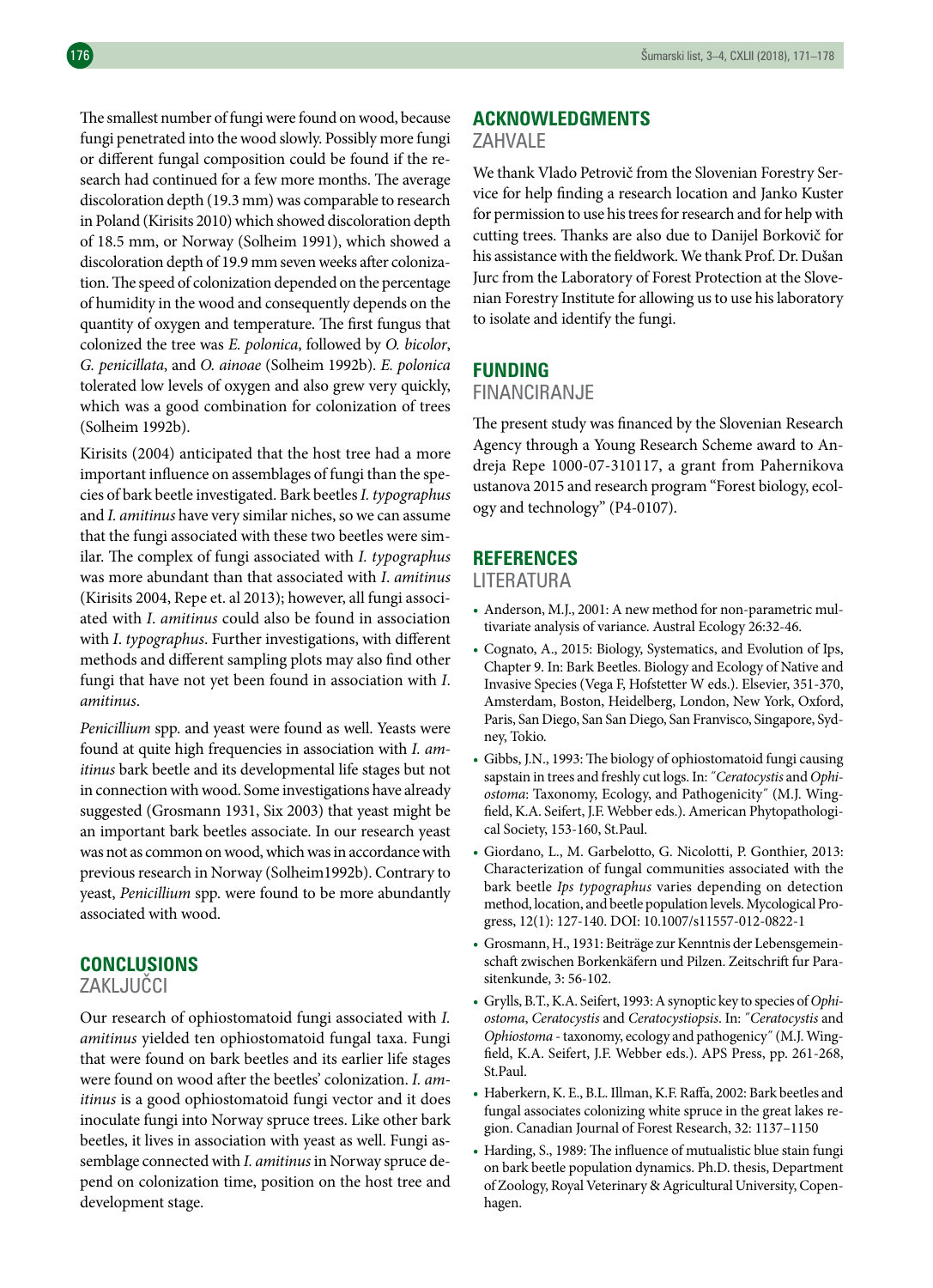- Harrington, T.C., 1993: Diseases of conifers caused by species of *Ophiostoma* and *Leptographium*. In: ˝*Ceratocystis* and *Ophiostoma*: Taxonomy, Ecology, and Pathogenicity˝ (M.J. Wingfield, K.A. Seifert, J.F. Webber eds.). American Phytopathological Society, pp. 161-172, St.Paul.
- Holm, S., 1979: A simple sequentially rejective multiple test procedure. Scandinavian Journal of Statistics 6: 65-70.
- Holuša, J., K. Lukášová, W. Grodzki, E. Kula, P. Matoušek, 2012: Is *Ips amitinus* (Coleoptera: Curculionidae) abundant in wide range of altitudes? Acta Zoologica Bulgarica, 64 (3): 219-228.
- Index Fungorum,
- http://www.speciesfungorum.org/Names/SynSpecies. asp?RecordID=810316)
- Jacobs, K., M.J. Wingfield, 2001: *Leptographium* species: tree pathogens, insect associates, and agents of blue-stain. APS Press, pp. 224, St. Paul.
- Jankowiak R. / Kolarík M. 2010. Diversity and Pathogenicity of Ophiostomatoid Fungi Associated with Tetropium Species Colonizing Picea abies in Poland. Folia Microbiol. 55, 2: 145-154.
- Jankowiak, R., M. Kacprzyk, M. Mlynarczyk, 2009: Diversity of ophiostomatoid fungi associated with bark beetles (Coleoptera: Scolytidae) colonizing branches of
- Norway spruce (*Picea abies*) in southern Poland. Biologia, 64, 6: 1170–1177.
- Jurc, M., 2003: Pojav malega osmerozobega smrekovega lubadarja (*Ips amitinus* (Eichhoff)) v revirju Košenjak ter defoliacije črne jelše v GE Plešivec, OE Slovenj Gradec. Gozdarski inštitut Slovenije, Ljubljana, pp. 8.
- Jurc, M., S. Bojović, 2004: Bark beetle outbreaks during the last decade with special regard to the eight-toothed bark beetle (*Ips amitinus* Eichh.) outbreak in the Alpine region of Slovenia. In: Proceedings of the ˝Biotic damage in forests˝ (Csóka G ed.). Hungarian forest research institute, 85-95, Mátrafüred.
- Kirisits, T., 2004: Fungal associates of European bark beetles with special emphasis on the ophiostomatoid fungi. In: ˝Bark and wood boring insects in living trees in Europe, a synthesis˝ (F. Lieutier ed.). Kluwer Academic Publishers, The Netherlands, 181 – 235.
- Kirisits, T., 2010: Fungi isolated from *Picea abies* infested by the bark beetle *Ips typographus* in the Białowieża forest in nort-east Poland. For. Path., 40 (2): 100-110. DOI: 10.1111/j.1439-0329.2009.00613.x
- Kirisits, T. 2009: Fungi isolated from *Picea abies* infested by the bark beetle *Ipstypographus* in the Białowieża forest in nort–east Poland. Forest Pathology, 40, 2: 100–110
- Kirisits T. 1998: Pathogenicity of three blue-stain fungi associated with the bark beetle Ips typographus to Norway spruce in Austria. Osterr. Z. Pilzk. 7: 191-201.
- Kirisits T., I. Offenthaler, 2002: Xylem sap flow of Norway spruce after inoculation with the blue-stain fungus Ceratocystis polonica. Plant Pathology 51: 359–364
- Kirisits, T., R., Grubelnik, E., Führer, 2000: Die ökologische Bedeutung von Bläuepilzen für rindenbrütende Borkenkäfer. [The ecological role of blue-stain fungi for phloem-feeding bark beetles.]. In: ˝Mariabrunner Waldbautage 1999—Umbau sekundärer Nadelwälder˝ (F. Müller ed.). Schriftenreihe der Forstlichen Bundesversuchsanstalt Wien; FBVA-Berichte, pp. 117– 137, Vienna.
- Kirisits, T., M.J., Wingfield, E. Führer, 1998: Comparative studies on the association of the bark beetles *Ips typographus*, *Ips cembrae* and *Ips amitinus* with blue-stain fungi in Central Europe. In: Proceedings of the ˝6th European Congress of Entomology České Budjovice˝ (V. Brunnhofer, T. Soldan eds.), p. 322, České Budjovice.
- Knížek, M., J., Holuša, Š., Křístek, J., Liška, P., Vojgtová, 2001: Distribution *of Ips duplicatus* (Coleoptera: Scolytidae) in the Czech Republic. In: Proceedings of the ˝Workshop 2006, IU-FRO Working Party˝, 177-182: Gmunden, Austria.
- Krokene, P., H. Solheim, 1996: Fungal associates of five bark beetle species colonizing Norway spruce. Canadian Journal of Forest Research, 26: 2115–2122.
- Linnakoski, R., Z.W.de Beer, J. Ahtiainen, E. Sidorov, P. Niemelä, A. Pappinen, M.J. Wingfield, 2010: *Ophiostoma* spp. associated with pine- and spruce-infesting bark beetles in Finland and Russia. Persoonia, 25: 72-93.
- Linnakoski, R., Z.W. de Beer, P. Niemelä, M.J. Wingfield, 2012: Associations of conifer–infesting bark beetles and fungi in Fennoscandia. Insects, 3, 1: 200–227
- Okland, B., O. Skarpaas, 2008: Draft pest risk assessment report on the small spruce bark bark beetle, *Ips amitinus*. Norwegian Forest and Landscape Institute, pp. 24
- Oksanen, J., F.G. Blanchet, R. Kindt, P. Legendre, R.B. O'Hara, G.L. Simpson, M.H.N. Stevens, H. Wagner, 2011: Vegan: community ecology package. Version 1.17-11. Available from: <http://vegan.r-force.r-project.org/>
- Quinn, G., M. Keough, 2002: Experimental design and data analysis for biologists. Cambridge University Press, pp. 553.
- R Development Core Team, 2011: R: A language and environment for statistical computing. - R Foundation for Statistical Computing.
- Repe, A., T. Kirisits, B. Piškur, M.d Groot, B. Kump, M. Jurc, 2013: Ophiostomatoid fungi associated with three spruce-infesting bark beetles in Slovenia. Annals of Forest Science, 70 (7): 717-727.
- Repe A., S. Bojović, M. Jurc, 2015: Pathogenicity of ophiostomatoid fungi on Picea abies in Slovenia, Forest Pathology, 45(4): 290–297. DOI: 10.1111/efp.12170
- Ribič, A., 2007. Little eight toothed spruce bark beetle (*Ips amitinus*, col.: Scolytidae) in the regional unit Dravograd in 2005. Graduation thesis, Biotechnical faculty, Department of Forestry and renewable forest resources, University of Ljubljana, Ljubljana, Slovenia.
- Rice, A.V., M.N. Thormann, D.W. Langor 2008 Mountain pine beetle-associated blue-stain fungi are differently adapted to boreal temperatures. Forest Pathol., 38: 113–123. DOI: 10.1111/j.1439-0329.2007.00525.x.
- Ryan, J.A., 1960: Significance test for multiple comparison of proportions, variances and other statistics. Psychological Bulletin 57: 318-328.
- Sallé, A., R., Monclus, A. Yart, J. Garcia, P. Romary, F. Lieutier 2005: Fungal flora associated with *Ips typographus*: Frequency, virulence, and ability to stimulate the host defence reaction in relation to insect population levels. Canadian Journal of Forest Research, 35: 365–373.
- Six, D., 2003: Bark beetle–fungus symbioses. In: Insect Symbiosis (K. Bourtzis, T.A. Miller eds.). CRC Press LLC: 97–114.